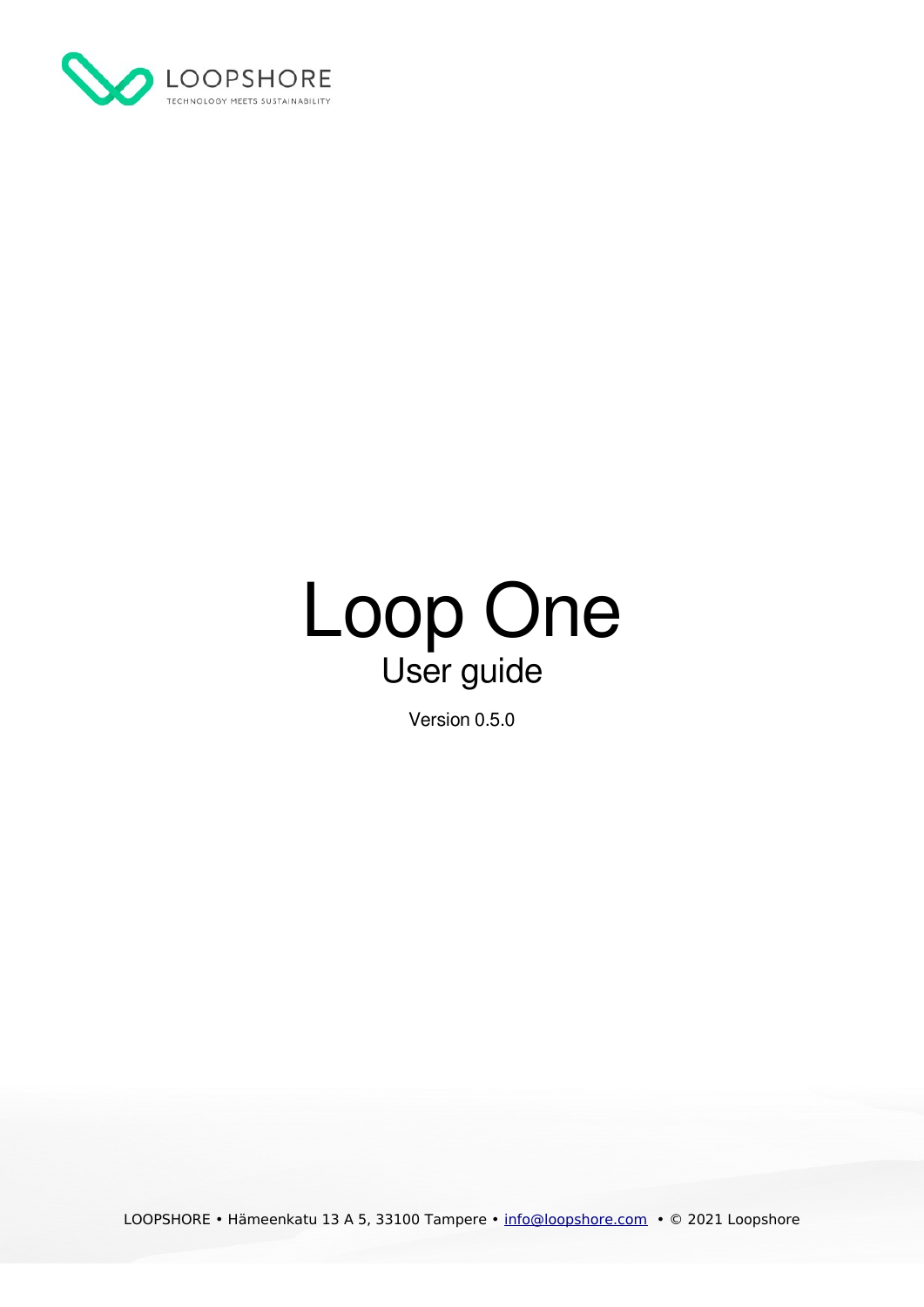

## **Table of Contents**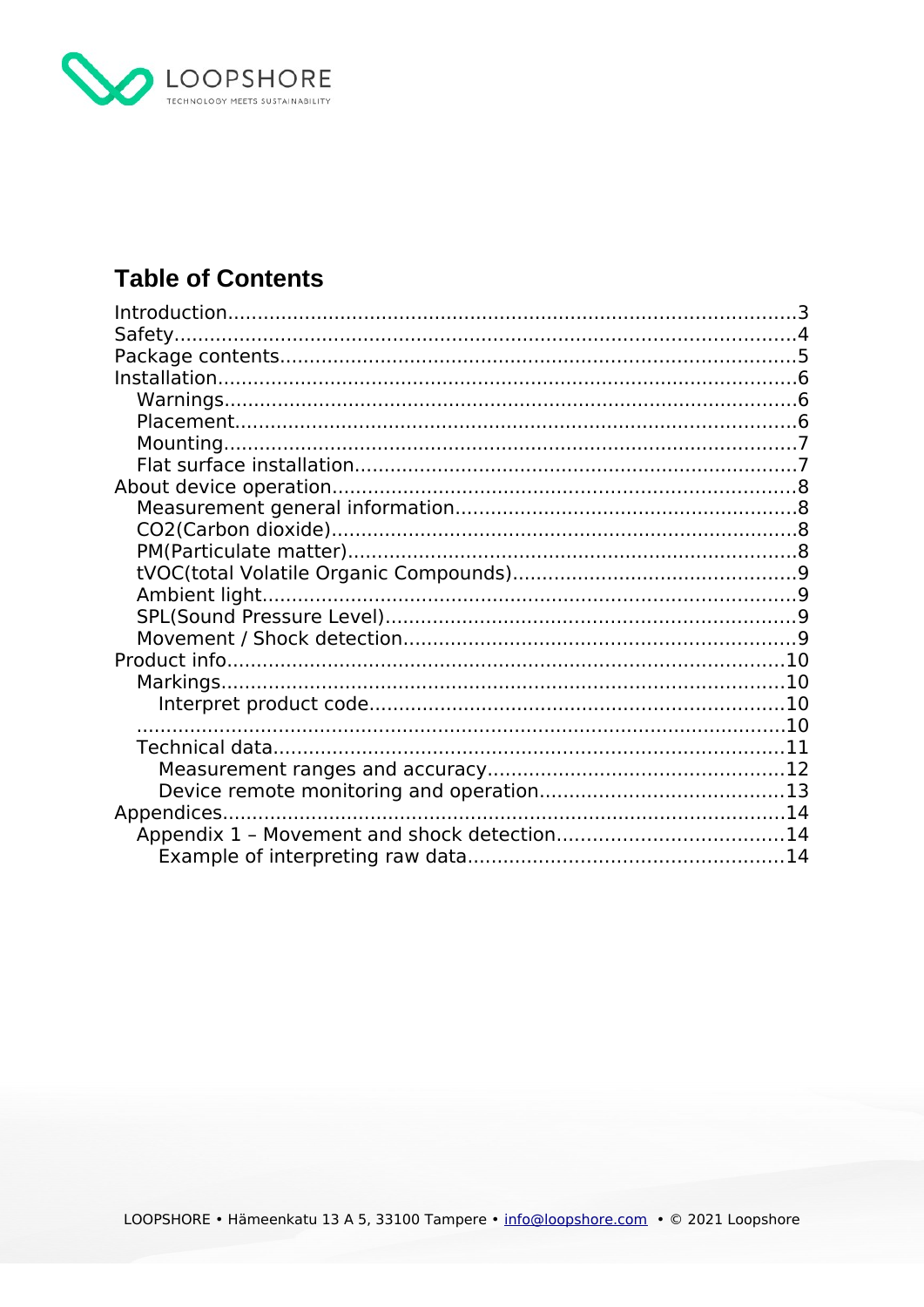

## <span id="page-2-0"></span>**Introduction**

Welcome to the future of air quality measurement. What you got in your hands is the world's best indoor air quality measurement device. Make sure you read this user guide carefully, because wrong handling or faulty installation of the device can have a negative impact on the measurement results.

Loop One device works autonomously, is automatically calibrated and the only maintenance is a battery charge that needs to be done approximately every 6-18 months, depending on device configuration and radio conditions. A device can be configured remotely via Loopshore cloud service. Contact us for more information.

Device communicates to cloud service via secured and encrypted data channel utilizing 4G/5G networks.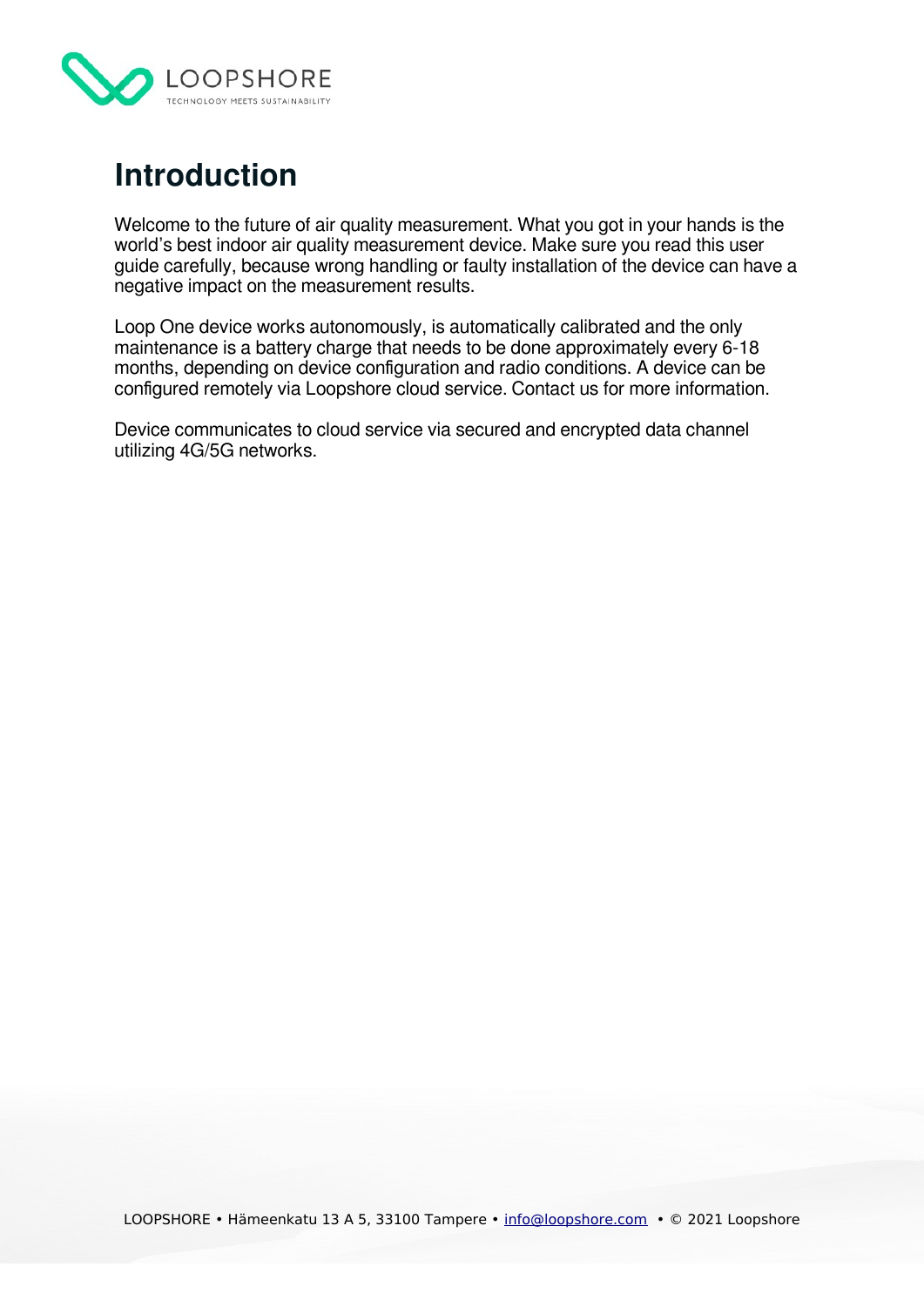

# <span id="page-3-0"></span>**Safety**

| Usage                               | Recommended for indoor use only.<br>Recommended indoor conditions<br>Min. $+5^{\circ}$ C - max. $+40^{\circ}$ C<br>min.20%RH - max.85%RH.                                                                                                                                   |
|-------------------------------------|-----------------------------------------------------------------------------------------------------------------------------------------------------------------------------------------------------------------------------------------------------------------------------|
| <b>Battery</b>                      | Device can be used as battery operated or as connected to a<br>USB charger. Device can work up to 18 months with a single<br>charge.<br>Full battery charging takes approximately 8 hours in normal<br>indoor conditions.<br>Charging only with a compatible USB-C charger. |
| Casing                              | IP-class 20.<br>>12.5mm objects. No liquid protection.                                                                                                                                                                                                                      |
| In case of problems                 | Turn off the device. Contact manufacturer.                                                                                                                                                                                                                                  |
| Manufacturer contact<br>information | info@loopshore.com, loopshore.com                                                                                                                                                                                                                                           |
| CE declaration of<br>conformity     | Loopshore Oy declares that Loop One respects directive<br>2014/53/EU on radio equipment.<br>Complete declaration of conformity can be ordered by<br>contacting info@loopshore.com.                                                                                          |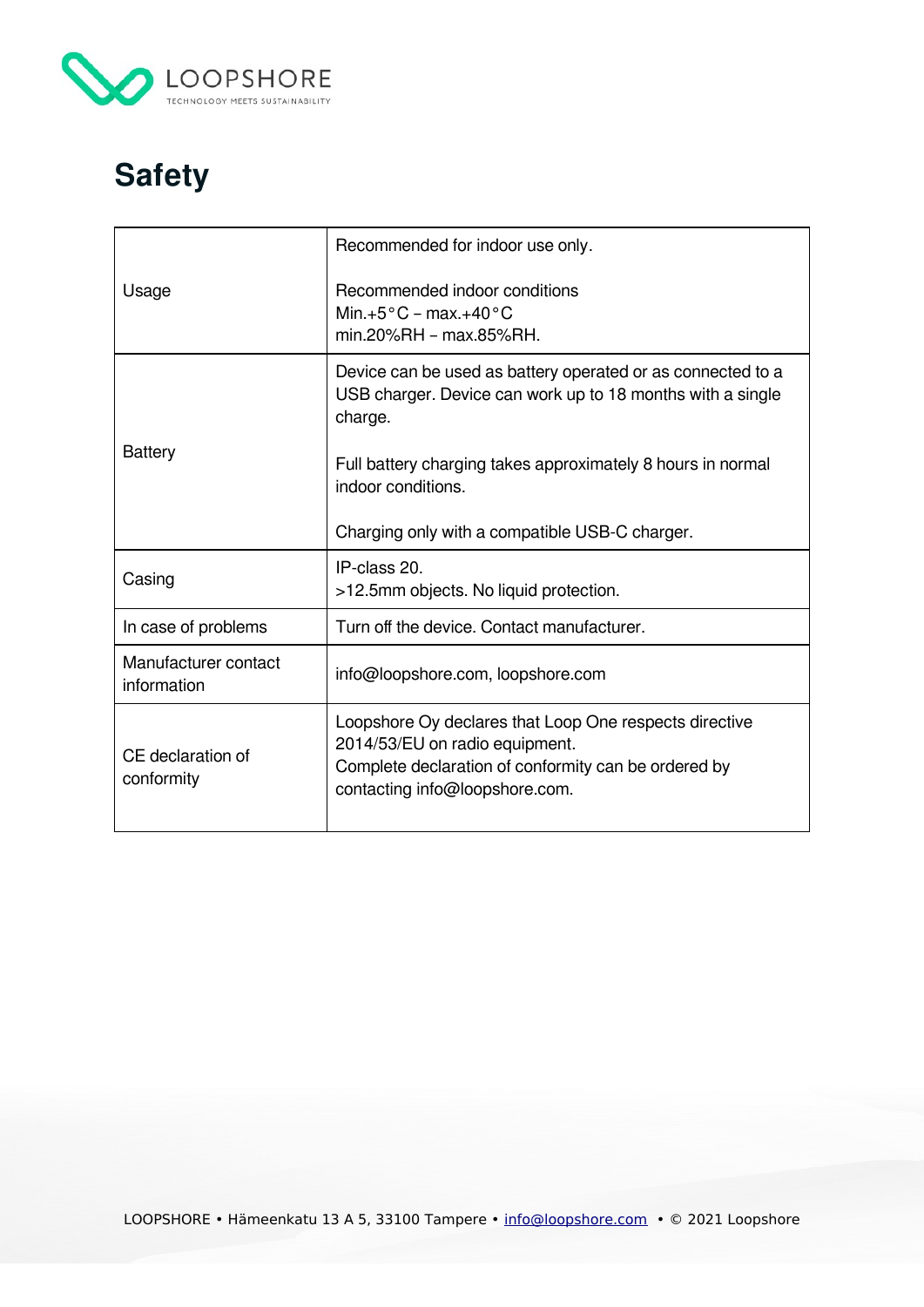

# <span id="page-4-0"></span>**Package contents**







Loop One **Magnetic wall mount and** cover sticker

Screws and plugs

LOOPSHORE • Hämeenkatu 13 A 5, 33100 Tampere • [info@loopshore.com](mailto:info@loopshore.com) • © 2021 Loopshore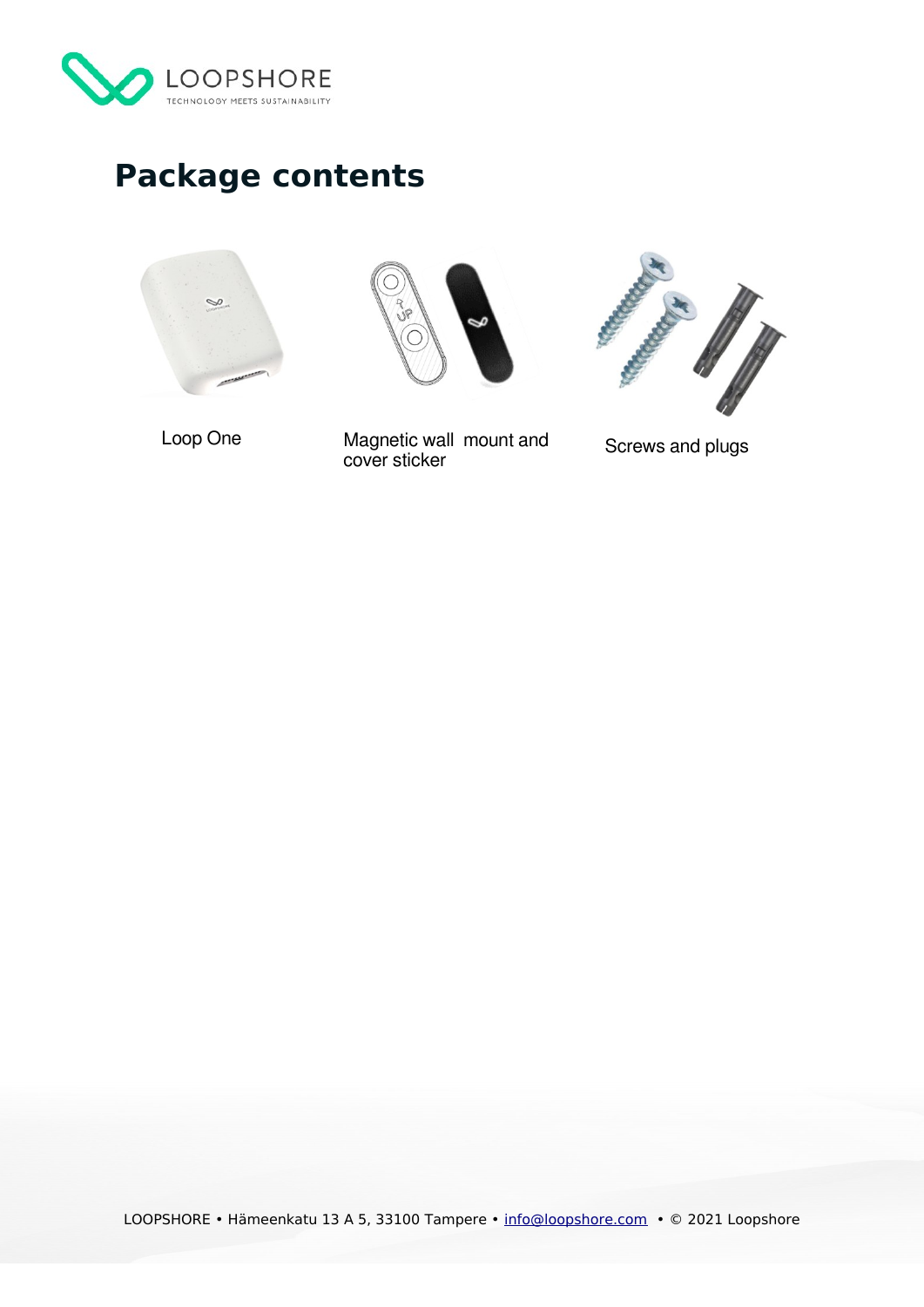

## <span id="page-5-2"></span>**Installation**

### <span id="page-5-1"></span>**Warnings**

**Install indoors only. IP 20.**

**Do not drop.**

**If device has been outside of recommended operating conditions (+5°C to +40°C and 20%RH – 85%RH), let it settle in normal indoor conditions for one hour before turning on the power.**

## <span id="page-5-0"></span>**Placement**



Avoid installing near

- doors and windows
- air vents
- heat sources
- external walls

Installation height should be **1.1 to 1.8 meters**.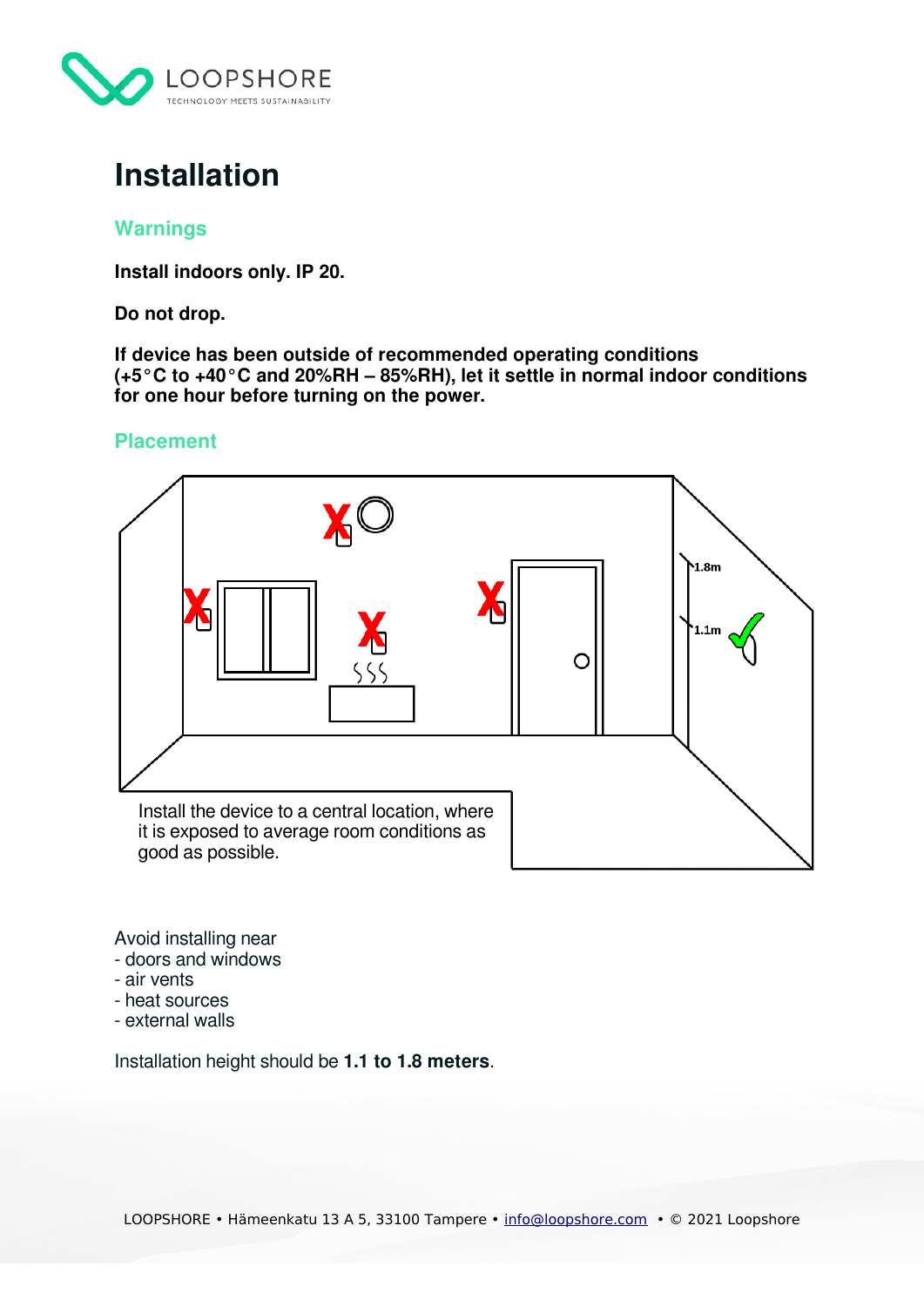

## <span id="page-6-1"></span>**Mounting**

Attach the wall mount to the wall with the screws that are included in the package. Use plugs if necessary. Finalize installation with cover sticker.



Turn the device on from the switch located at the back side.

You'll hear a beep indicating that the device is operational and measuring.

Place the device on the magnetic wall mount.



#### <span id="page-6-0"></span>**Flat surface installation**

Alternatively, the device can be placed on a flat surface e.g. on a bookshelf. This might have a slight impact on measured results, because air flow through the device is not optimal. It will however, still give you a very good overview of the room's indoor conditions and might be a good option if you for some reason can't drill holes to the walls.

Note that people are more likely to interact and play with a device that is laid on a surface and you might observe spikes e.g. in temperature and CO2 levels if a human is handling the device.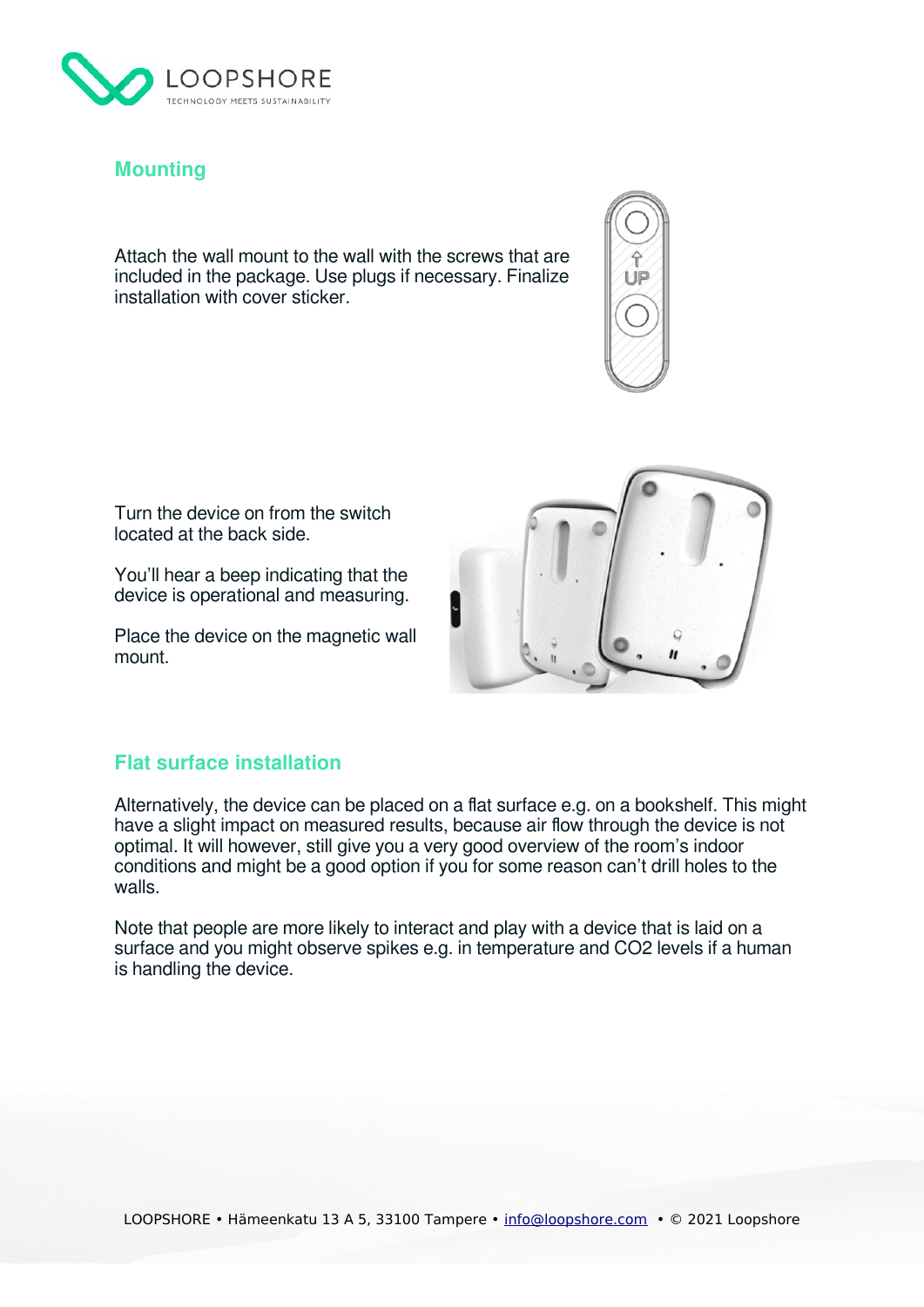

## <span id="page-7-3"></span>**About device operation**

Device operates autonomously and normally does not need any adjustments. Following chapters describe device's default behavior as well as configuration possibilities.

#### <span id="page-7-2"></span>**Measurement general information**

Device's default measurement interval is 10 minutes and this can be adjusted remotely to be anything between 65s to 24h.

There are specific power saving features described in following chapters(SPL and PM). These features can be enabled/disabled remotely if needed.

Note that adjusting measurement interval and power saving features might have a dramatic effect on device's battery life and data usage. Positive or negative effect depending from the configuration.

Contact Loopshore for more information.

#### <span id="page-7-1"></span>**CO2(Carbon dioxide)**

By default, carbon dioxide is calibrated continuously so that it assumes that it sees outdoor CO2 levels at least once in a 7.5 day period. This works in 95% of cases and keeps the sensor correctly calibrated for several years (e.g. in schools and in offices CO2 level usually drops to 400 during weekends).

If the device is placed to conditions where CO2 level never drops to 400 (e.g. to 24/7 reception, where there are always people present), Calibrating period might need to be adjusted or disabled completely.

#### <span id="page-7-0"></span>**PM(Particulate matter)**

Particulate matter measurement has two default measurement intervals. 10 minutes and 60 minutes. A 10 minute interval is used when the device is connected to mains power(USB charger) and 60 minute interval when the device is battery operated. PM measurement is also slightly more accurate when the device is connected to an external power source. This is because of the high power consumption of the PM sensor. PM measurement interval can be configured remotely from 65s to 24h.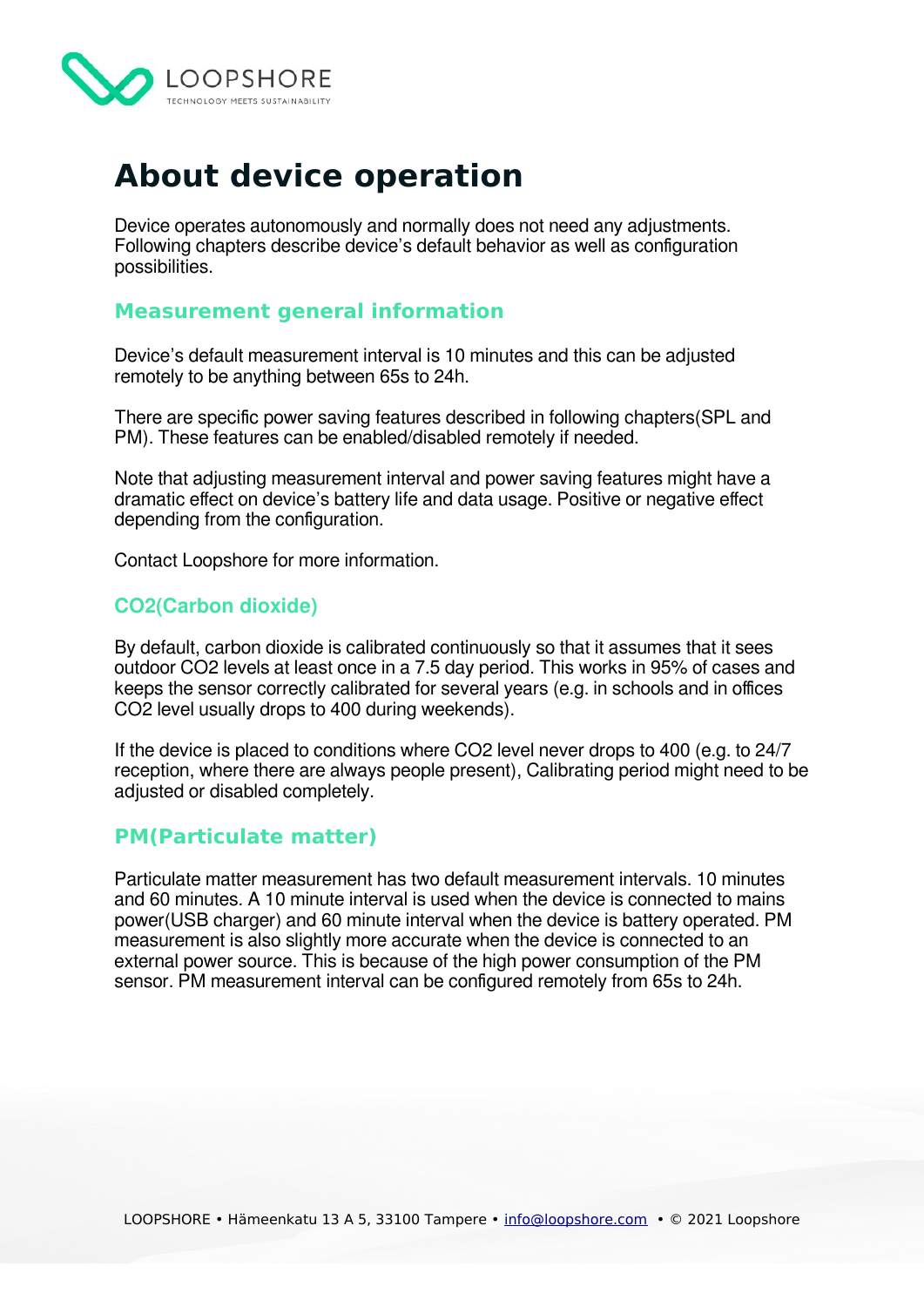

## <span id="page-8-3"></span>**tVOC(total Volatile Organic Compounds)**

tVOC sensor is calibrated always when the device has been powered off for more than a few minutes. Calibration takes <24h and can be observed from measured results so that in the first few hours there are no measurement results for tVOC and during the first 24 hours, results might be lower than after the calibration period.

Also note that the tVOC sensor is very sensitive to too low absolute humidity. So if you for example have to transport the device in sub zero winter weather, make sure that device is always powered off and keep it powered off in normal indoor conditions for at least 1 hour before powering on.

## <span id="page-8-2"></span>**Ambient light**

Light sensor receives ambient light information from the back of the device and light is reflected from the walls. Sensor is calibrated so that it is accurate in normal white/light colored wall. If you install the device e.g. to a black wall, you might observe too small light level readings.

### <span id="page-8-1"></span>**SPL(Sound Pressure Level)**

By default, the device has two modes for monitoring ambient SPL. 100% mode that is used when the device is connected to USB power and 50% mode that is used when device is running battery operated. In 50% mode, the device is only listening to ambient sounds for 50% of time. This is merely a power consumption optimization.

## <span id="page-8-0"></span>**Movement / Shock detection**

Device can detect it's orientation in space, whether it has been moved or not and gforces applied to it and the structure it is mounted to. See more in Appendix A.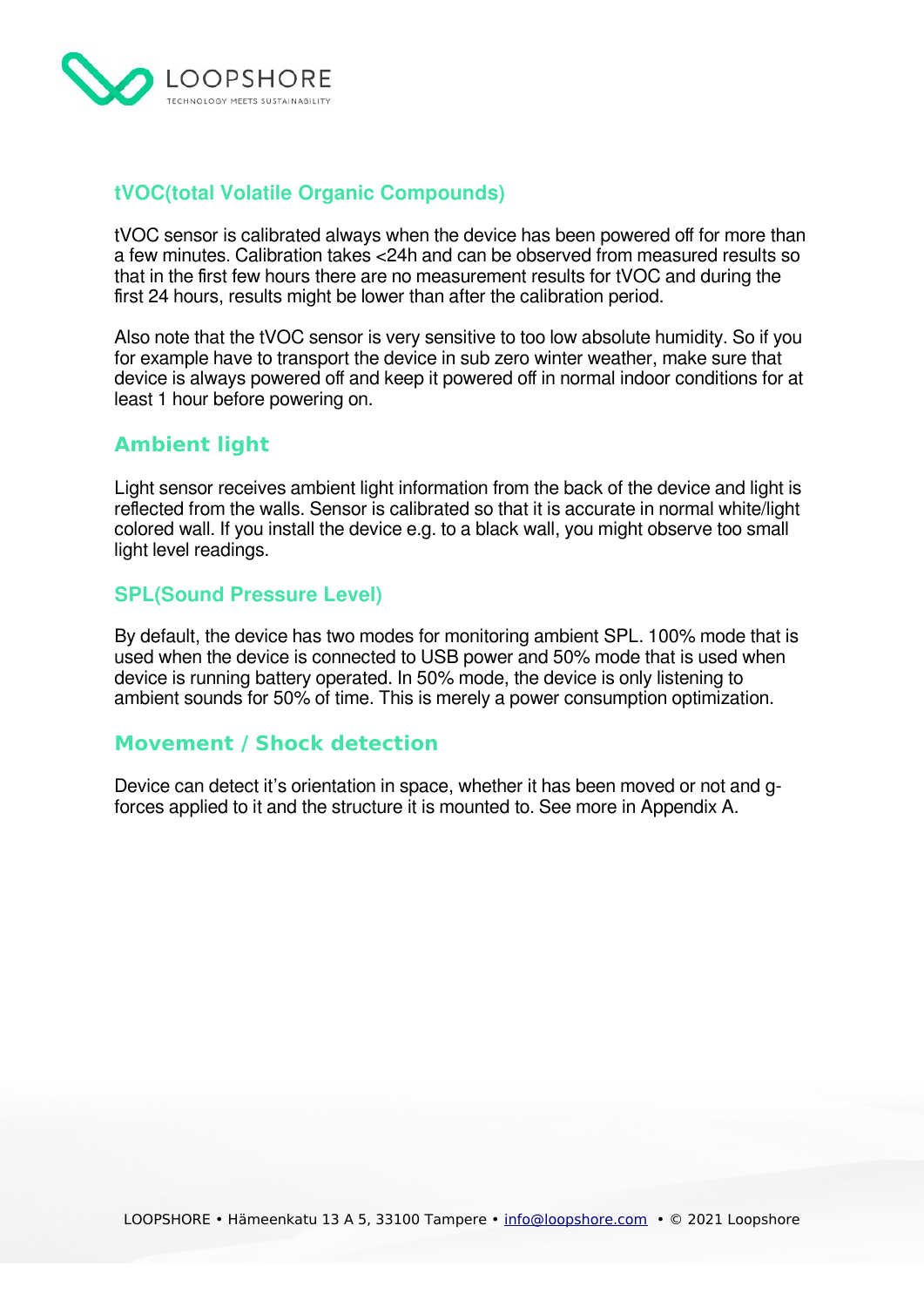

## <span id="page-9-3"></span>**Product info**

## <span id="page-9-2"></span>**Markings**

Product label is found from the back of the device and from the package.



Product's serial number is marked with S: serial number Product's product code is marked with P: product\_code

### <span id="page-9-1"></span>**Interpret product code**

```
XXXXXXXXXXX
XX--------- Product, L1=Loop One, L0=Loop Zero
--XX------- Version, 01
---X---- Approval, E = EU---X---Color, W = White------X---- Material, P = Plastic(ABS), C = Durasense(Biocomposite)
----XX-- Battery, 02 = Li-Ion 1x4900mAh, 03 = Li Ion 2x4900mAh---------XX Lot, Lot identifier
```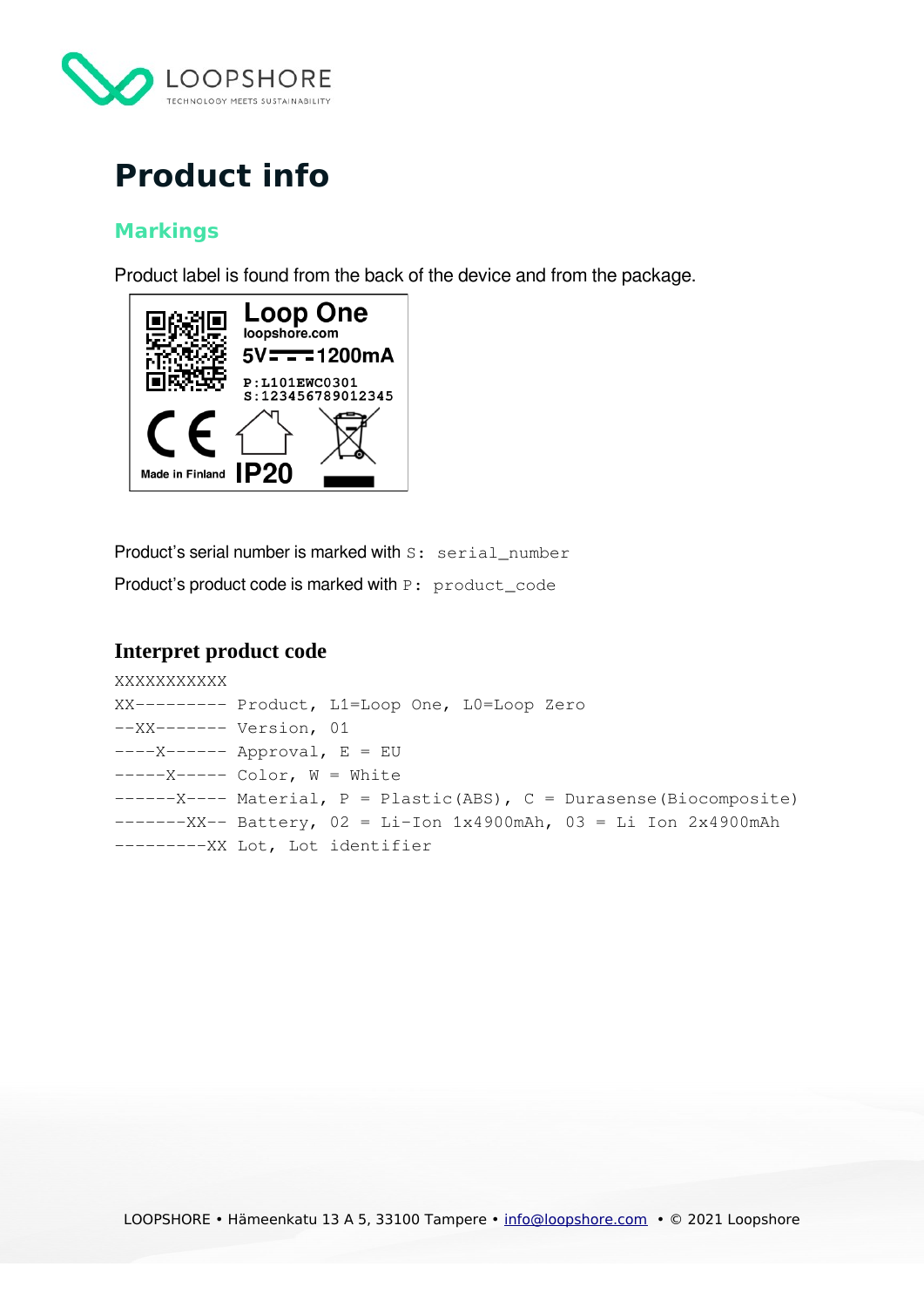

## <span id="page-10-0"></span>**Technical data**

Table 1: Operating conditions $(1)$ 

| Temperature range | $ 5^{\circ}$ C to 40 $^{\circ}$ C |
|-------------------|-----------------------------------|
| Humidity range    | $\frac{120}{10}$ to 85%           |

#### Table 2: Device specifications

| Size(WxHxD)      | 96x132x35mm                                                                                              |
|------------------|----------------------------------------------------------------------------------------------------------|
| Weight           | 300 <sub>g</sub>                                                                                         |
| <b>Batteries</b> | 1 or 2 pieces Li-Ion 3.63V / 4900mAh                                                                     |
| Charging         | 5VDC, USB-C                                                                                              |
| Microprocessor   | <b>ARM Cortex-M33</b>                                                                                    |
| Radio            | <b>NRF9160</b>                                                                                           |
| Frequency/Band   | B1, B2, B3, B4, B5, B8, B12, B13, B14,<br>B17, B18, B19, B20, B25, B26, B28<br>and B66<br>(700-2200 MHz) |

1) Operating the device out of recommended conditions may affect accuracy and lifetime of the device or specific sensors.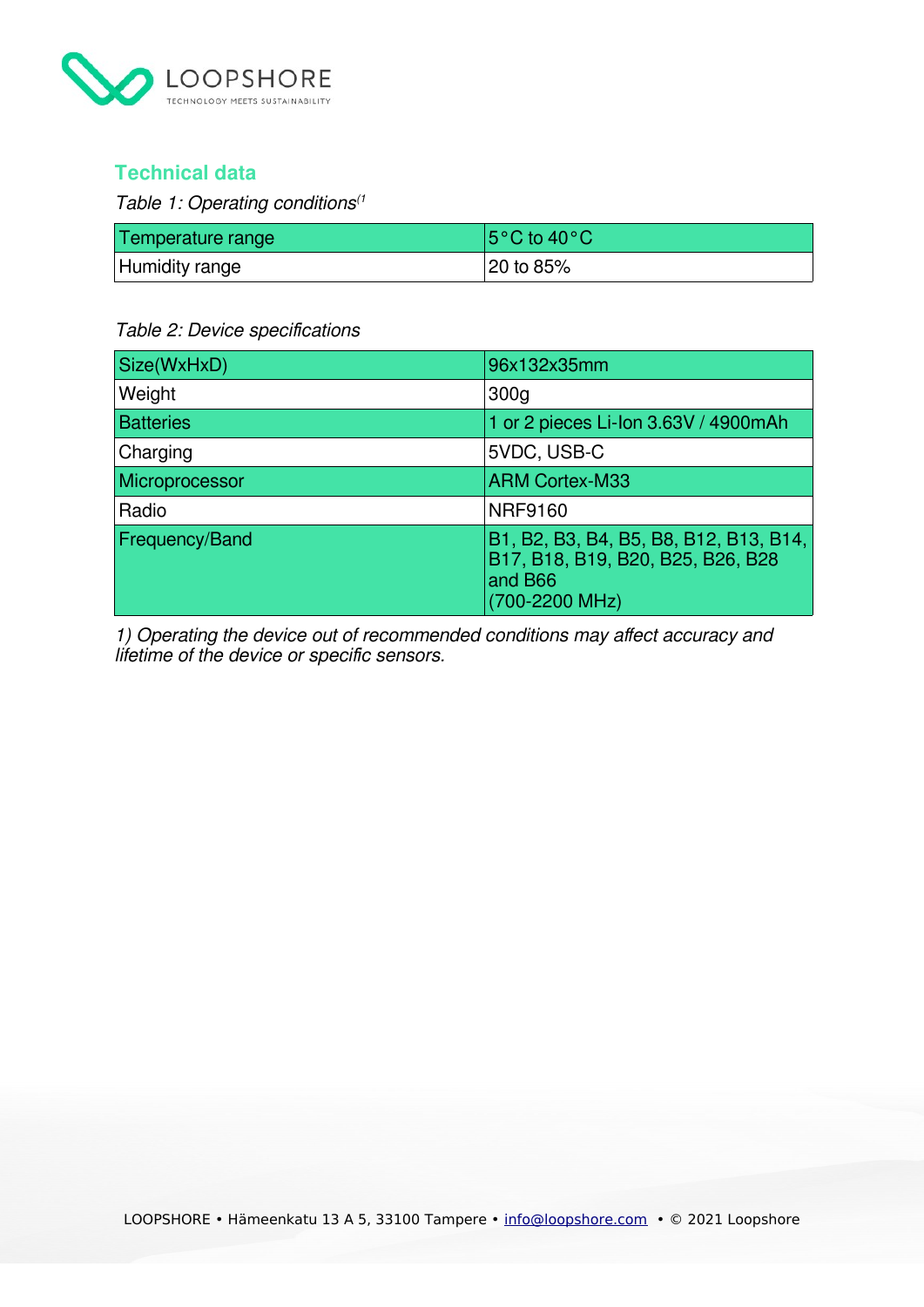

## <span id="page-11-0"></span>**Measurement ranges and accuracy**

#### Table 3: Relative humidity

| Range             | $ 0 \text{ to } 100\%$ |
|-------------------|------------------------|
| Accuracy(typical) | <sup>∣</sup> ±2%       |
| Accuracy(maximum) | $\pm 3\%$              |

#### Table 4: Temperature

| Range             | $\vert$ -40°C to 85°C. |
|-------------------|------------------------|
| Accuracy(typical) | $\pm 0.2$ °C           |
| Accuracy(maximum) | $\pm 0.4$ °C           |

#### Table 5: Particulate matter

| <b>Concentration range</b>                         | 0 to $1000 \mu g/m^3$      |
|----------------------------------------------------|----------------------------|
| Particle size range                                | $0.3$ to 10 $\mu$ m        |
| Accuracy PM1.0, PM2.5 (0-100µg/m <sup>3</sup> )    | $±10\mu g/m^3$             |
| Accuracy PM1.0, PM2.5 (100-1000µg/m <sup>3</sup> ) | ±10%                       |
| Accuracy PM4.0, PM10 $(0-100\mu g/m^3)$            | $\pm 25$ µg/m <sup>3</sup> |
| Accuracy PM4.0, PM10 $(100-1000\mu g/m^3)$         | ±25%                       |

### Table 6: Carbon dioxide

| Range    | 400 to 5000ppm            |
|----------|---------------------------|
| Accuracy | $ \pm(30\text{ppm}+3\%) $ |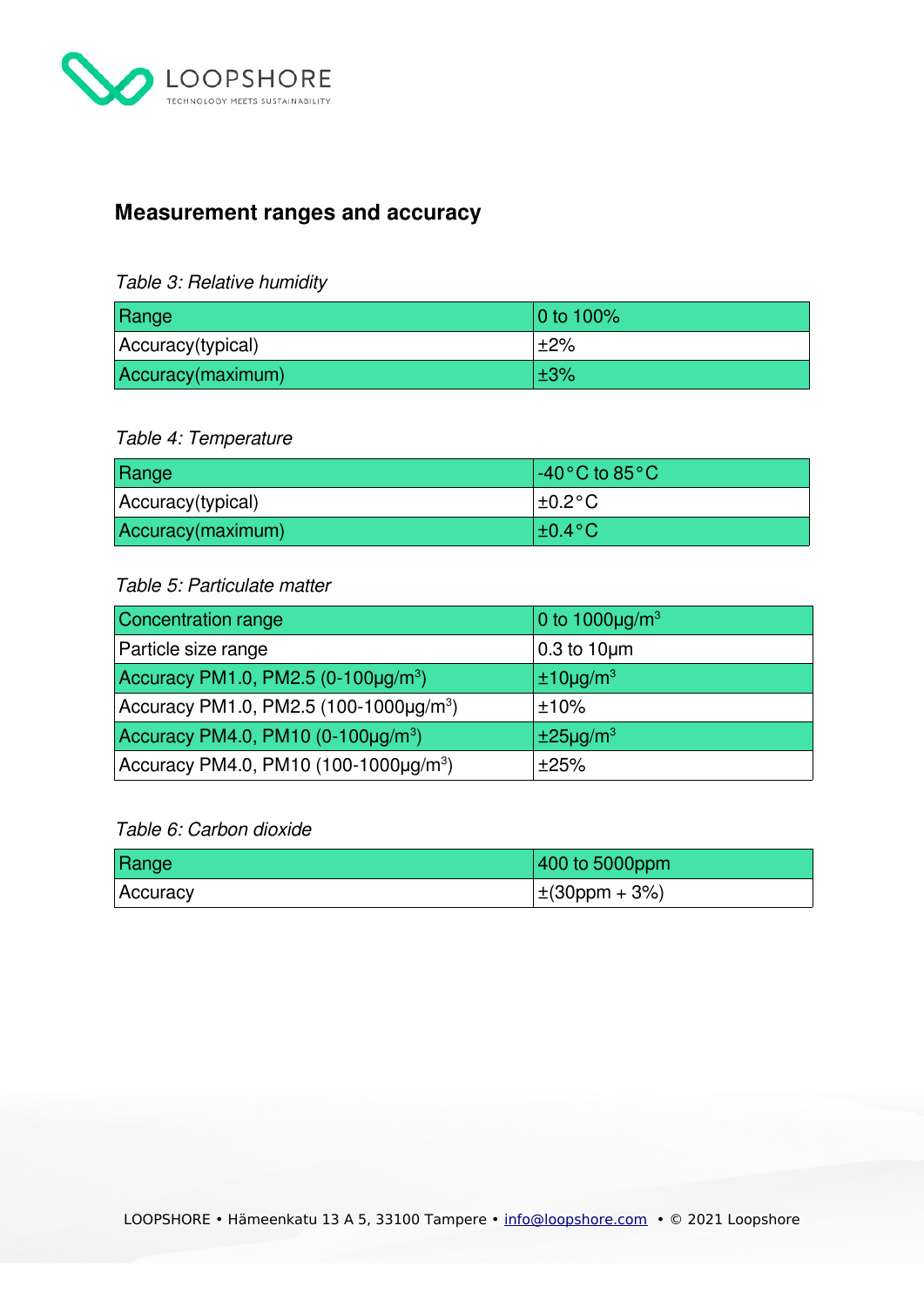

#### Table 7: Volatile Organic Compounds

| Concentration range | $ 0 \rangle$ to 60000ppb |
|---------------------|--------------------------|
| Accuracy(typical)   | 15%                      |
| Accuracy(maximum)   | 40%                      |

#### Table 8: Atmospheric pressure

| Range             | 300 to 1100hPa |
|-------------------|----------------|
| Relative accuracy | 12Pa           |
| Absolute accuracy | l±1hPa         |

#### Table 9: Sound pressure level

| Range    | 35 to 100dB |
|----------|-------------|
| Accuracy | ±3dB        |

#### Table 10: Ambient light

| Concentration range | $ 0 \rangle$ to 100000lx |
|---------------------|--------------------------|
| <b>Accuracy</b>     | ±20%                     |

#### Table 11: Motion

| Range    | 0 to 16g |
|----------|----------|
| Accuracy | N/A      |

## <span id="page-12-0"></span>**Device remote monitoring and operation**

Note that the device comes with Loopshore's 24/7 remote monitoring and upgrading service. This means that Loopshore will monitor that all devices are working correctly and actions are made if deviations are detected. These actions may include, but are not limited to SW upgrades, configuration changes, default behavior changes and customer communication.

If there are changes that affect this document, this document will be updated accordingly.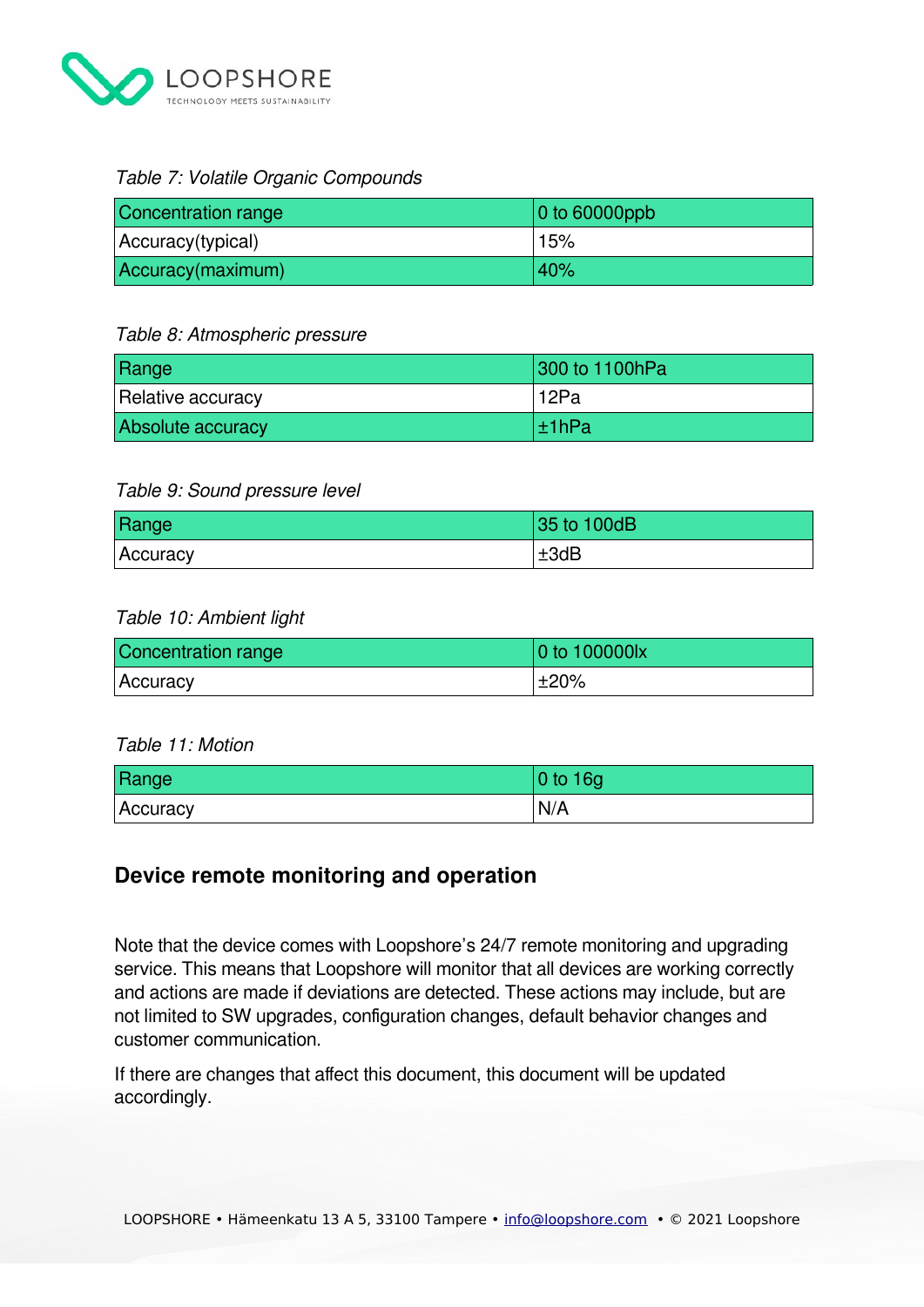

## <span id="page-13-2"></span>**Appendices**

## <span id="page-13-1"></span>**Appendix 1 – Movement and shock detection**

Loop One's built-in movement and shock detection can be used to detect various thing. These are for example:

- Whether device has bee moved.<br>• What is the device's orientation is
- What is the device's orientation in space.
- How much g-forces is applied to the device and structures that it is mounted on. $(1)$

For these acceleration measurements, device is constantly monitoring it's movement. If device is moved even a bit, it starts a precise acceleration detection for few seconds. The maximum acceleration detected on each axis is then reported to cloud service(in m/s²) along with other measurements. By default device can detect forces up to 8g and uses 100Hz sampling interval.

If a device has not moved since last measurement report was sent, it's stationary orientation is measured and reported to the cloud service. After this report is sent, no acceleration data is reported until movement occurs again.

Acceleration report consist of 6 values. Each value is representing maximum acceleration detected for each direction. Picture below shows the direction of acceleration.

#### <span id="page-13-0"></span>**Example of interpreting raw data**

- Z- and  $Z+$  are both  $9.8$ m/s<sup>2</sup>
- $Y-$  and  $Y+$  are  $0m/s^2$
- $X-$  is  $-0.2$ m/s<sup>2</sup> and  $X+$  is  $+0.2$ m/s<sup>2</sup>

This means that device is straight, but upside down and shaking mildly sideways.

1) Note that using just magnetic mount will affect greatly on the measurement results. If accurate acceleration measurements are desired, glue and/or metal band fix is recommended.